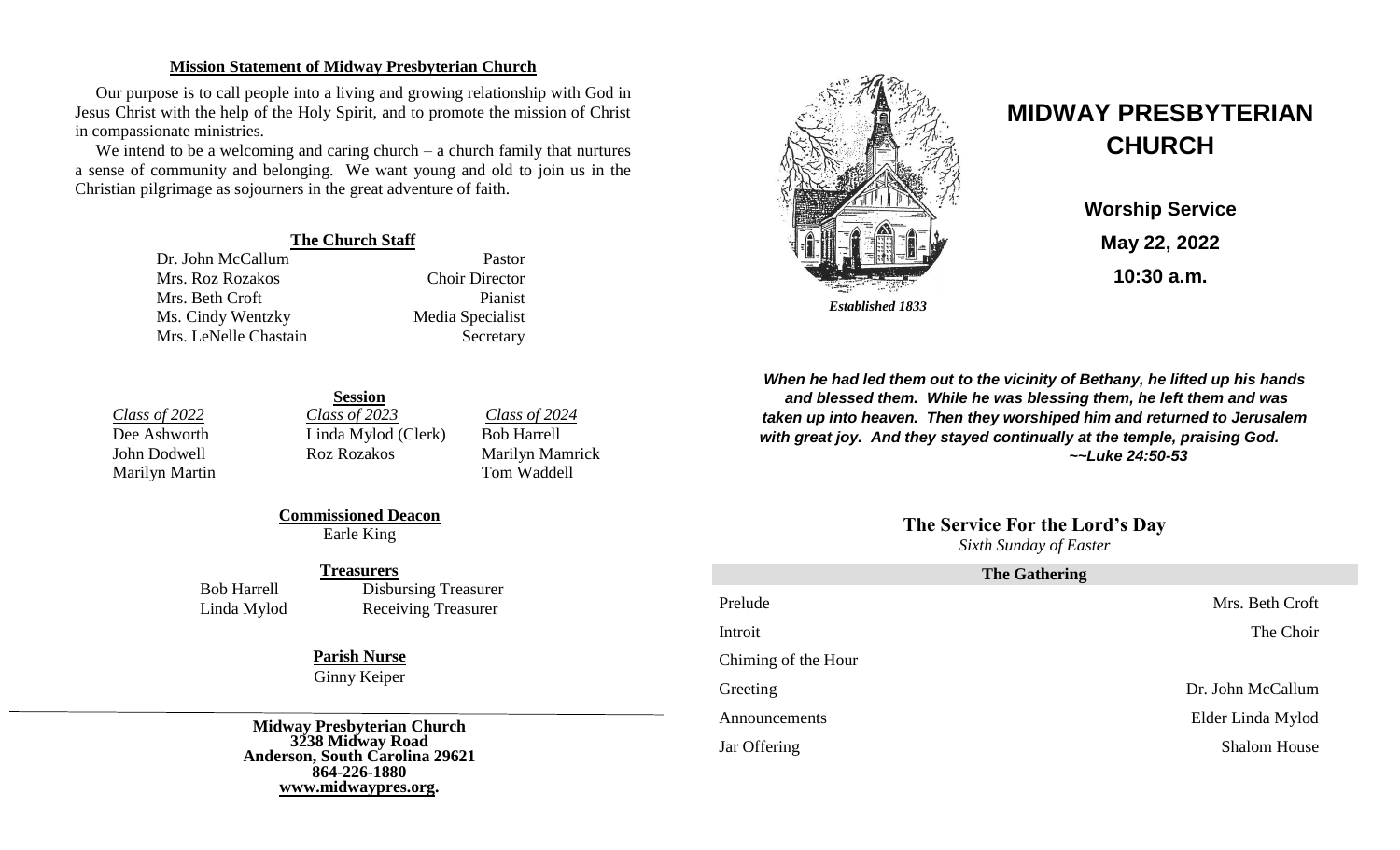#### Responsive Call to Worship

Pastor: Clap your hands, all you peoples.

**People: Shout to God with loud songs of joy!**

Pastor: Christ ascends among shouts of joy. **People: Sing praise to God, sing praise!**

Pastor: Sing praise to our King, sing praise!

**Unison: Let us worship God in spirit and in truth!**

Opening Prayer

\*Hymn #375 *"Jesus Shall Reign"*

\*Call to Confession

\*Unison Prayer of Confession

Almighty God, you raised Jesus from death to life, and crowned him Lord of all. We confess that we have not always bowed before him, or acknowledged his rule in our lives. Sometimes we have gone along with the ways of the world, and failed to give him glory. Forgive us, and raise us from sin, that we may be your faithful people, obeying the commands of our Lord Jesus Christ, who rules the world and is head of the church, his body. (Silent Prayers) Amen.

\*Assurance of Pardon

Pastor: The Peace of God be with you. **People: And also with you.**

\*Gloria Patri

| <b>The Word</b>          |                            |           |  |
|--------------------------|----------------------------|-----------|--|
| Prayer for Illumination  |                            |           |  |
| The Psalm                | Psalm 47                   |           |  |
| Anthem                   | "Mansion over the Hilltop" | The Choir |  |
| The New Testament Lesson | Acts $1:1-11$              |           |  |
|                          |                            |           |  |

Leader: The Word of the Lord. **People: Thanks be to God.**

Sermon *"The Ascension of the Lord"* Dr. John McCallum **Responding to the Word** \*Hymn #766 *"At the Name of Jesus"*

## \*Affirmation of Faith *The Apostles' Creed*

 *I BELIEVE in God the Father Almighty, Maker of heaven and earth, and in Jesus Christ His only Son our Lord who was conceived by the Holy Ghost, born of the Virgin Mary, suffered under Pontius Pilate, was crucified, dead, and buried; He descended into hell; the third day He rose again from the dead; He ascended into heaven, and sitteth on the right hand of God the Father Almighty; from thence he shall come to judge the quick and the dead.*

 *I BELIEVE in the Holy Ghost; the holy catholic church; the communion of saints; the forgiveness of sins; the resurrection of the body; and the life everlasting. Amen.*

Presentation of Tithes and Offerings

The Offertory Prayer The Offertory Music \*The Doxology The Prayers of the People

| <b>The Sending</b>   |                                                                                                                                                                                                        |  |
|----------------------|--------------------------------------------------------------------------------------------------------------------------------------------------------------------------------------------------------|--|
| $*Hymn$ #43          | "All Hail the Power of Jesus' Name"                                                                                                                                                                    |  |
| *Charge and Blessing |                                                                                                                                                                                                        |  |
| Choral Benediction   | "Each One, Reach One"                                                                                                                                                                                  |  |
|                      | Each one can reach one; As we follow after Christ we all can lead one;<br>We can lead one to the Savior;<br>Then together we can tell the world that Jesus is the way $-$<br>If we each one reach one. |  |
| *Postlude            | (*Those who are able may stand.)                                                                                                                                                                       |  |